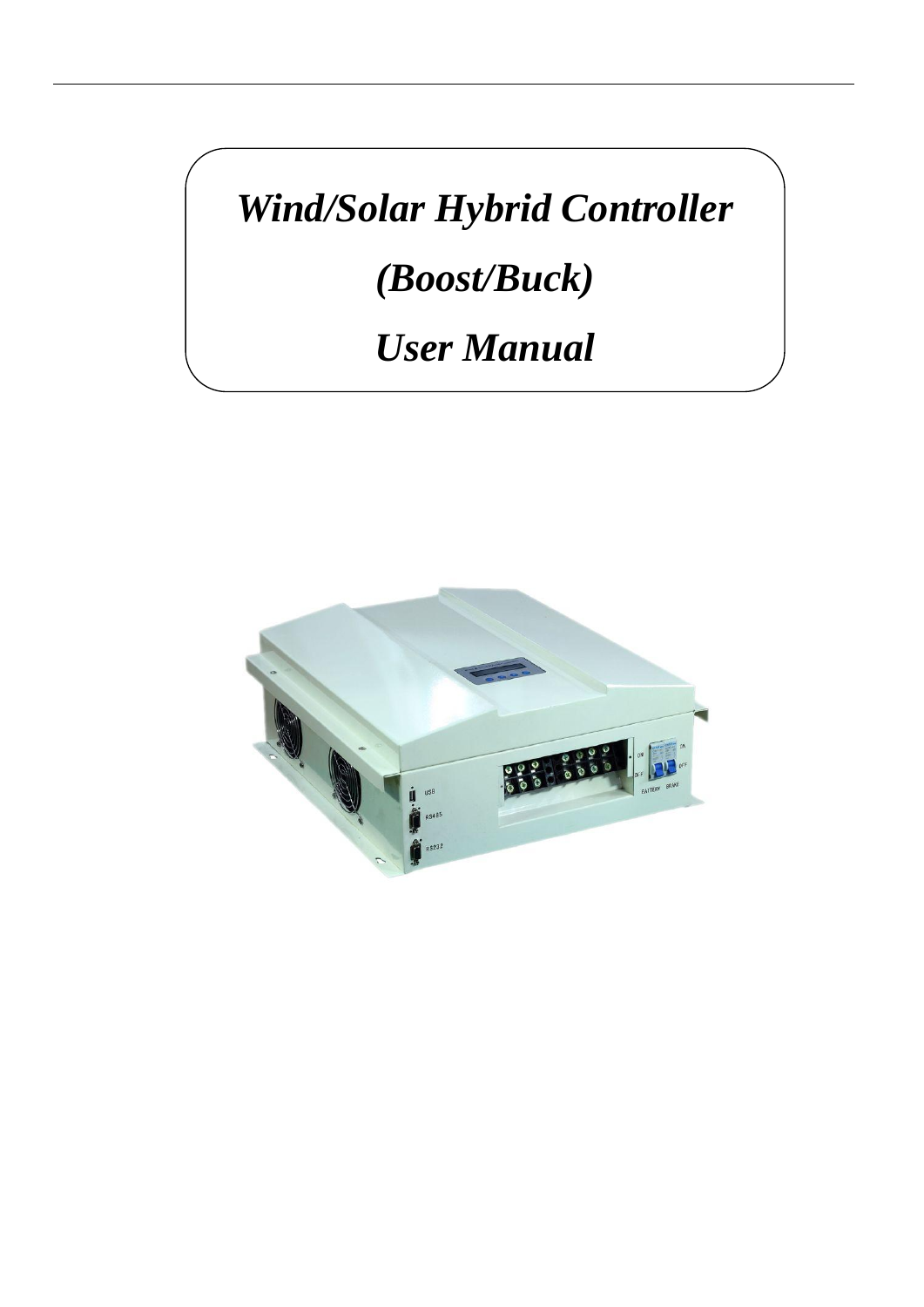### **CONTENTS**

| ı                       |     |  |
|-------------------------|-----|--|
| $\boldsymbol{z}$        |     |  |
|                         | 2.1 |  |
|                         | 2.2 |  |
|                         | 2.3 |  |
| 3                       |     |  |
|                         | 3.1 |  |
|                         | 3.2 |  |
| $\overline{\mathbf{4}}$ |     |  |
|                         | 4.1 |  |
|                         | 4.2 |  |
|                         | 4.3 |  |
|                         | 4.4 |  |
|                         | 4.5 |  |
|                         | 4.6 |  |
|                         | 4.7 |  |
|                         | 4.8 |  |
| 5                       |     |  |
| 6                       |     |  |
|                         |     |  |
|                         |     |  |
|                         |     |  |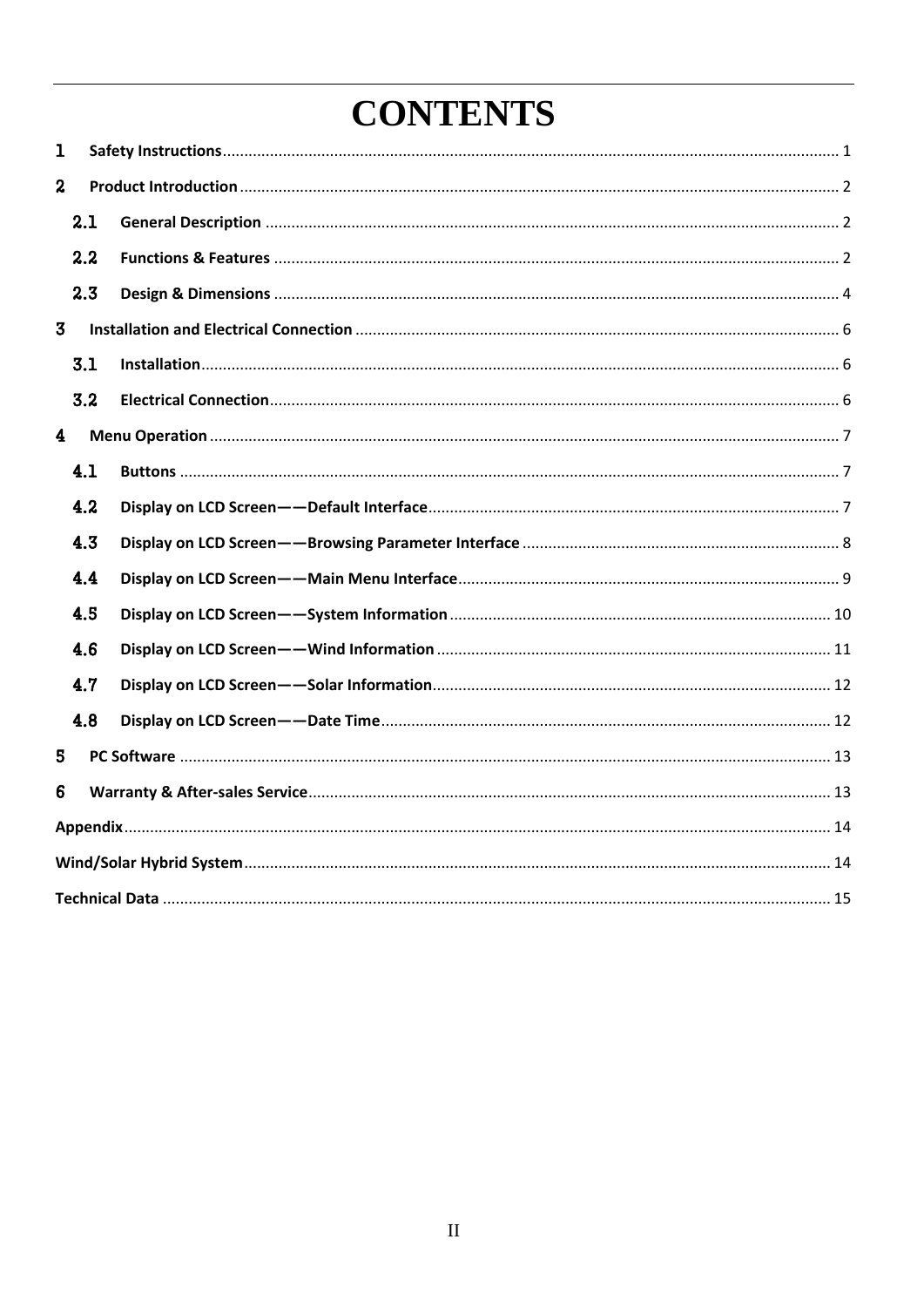## **Safety Instructions**

Thank you for purchasing our product(s). It is important that you read this entire user manual thoroughly prior to installation to assure proper performance and safety. Please keep the manual in a safe place.



Please inspect the controller thoroughly after it is delivered. If any damage is seen, please notify the shipping company or our company immediately. A photo of the damage may be helpful.



Do not accept unit if visibly damaged or note visible damage when siging shipping company receipt. Please report the damage immediately to the shipping company. Do not remove the unit from packaging.



Only experienced technicians can work on this equipment. In order to ensure the equipment work normally, the installation should be strictly in accordance with this user manual.。



It is important to have air freely circulating around the controller. Please avoid mounting the controller in a dusty, humid area.



Keep the controller away from rain, insolation, severe dust, vibrations, corrosive gas and intense electromagnetic interference.



Flammable, explosive materials placed around the controller is strictly prohibited.



Keep children away from the equipment.



Do not use the controller without batteries.



Do not maintain the equipment personally.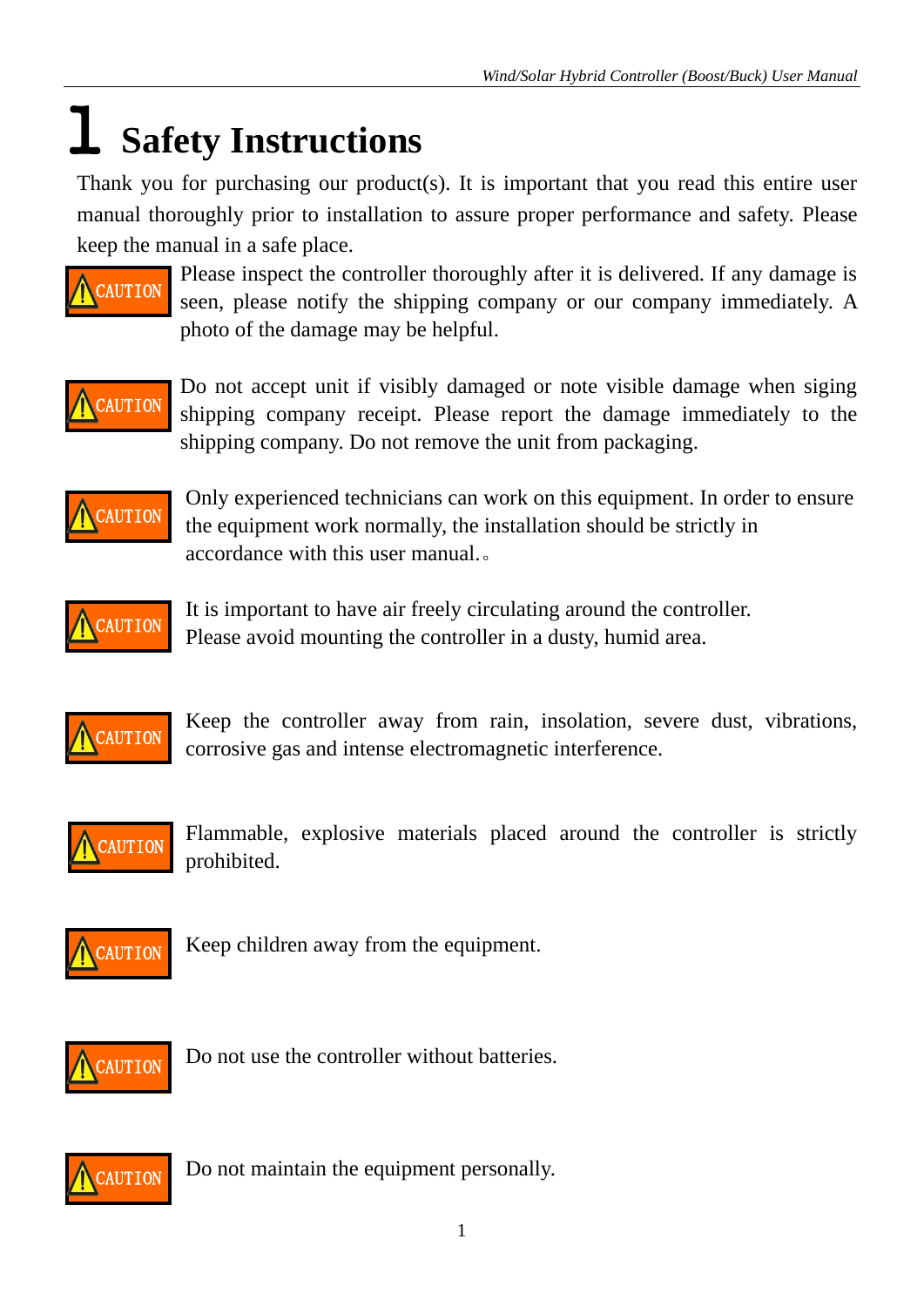# 2 **Product Introduction**

### 2.1 **General Description**

 This wind/solar hybrid controller is specially designed for off-grid wind/solar generation system. The equipment could control the wind generator and solar cells charging to battery safely and efficiently.

### 2.2 **Functions & Features**

### **2.2.1** Wind Generator Boost and Buck Intelligently

- When wind voltage is lower than battery voltage, the controller will start boost module automatically, make wind voltage rise to charge voltage.
- When wind voltage is higher than battery voltage, the controller will start buck module for getting the max power.
- 2.2.2 Wind Turbine Max Current Tracking (MCT) & Max Power Point Tracking (MPPT)
	- When it is breeze, load drops wind turbine rotate speed, output power from wind turbine lowers. By MCT and MPPT, keep wind turbine output on the max balance point of wind power utilization. Combine with boost-buck circuit, improve the utilization coefficient for wind energy.
- 2.2.3 Adaptive Impedance Matching of Wind Turbine & Load
	- Wind generators, batteries and load all have internal resistance. According to impedance matching principle, only when input impedance equals to output impedance, power utilization would be maximal. The energy utilization will be improved to the utmost extent by adaptive impedance matching of controller.

### 2.2.4 Control mode of Wind Turbine Open Circuit & Dump-loading; Over Rotate Speed limiting, Over Voltage & Over Current limiting

- **Traditional wind/solar hybrid controller:** When total current of wind & solar is greater than limiting current, battery power is large, the excess energy will be dumped by PWM. Wind turbine rotate speed lowers, and the excess energy is consumed in MOSFET and wind turbine. This causes wind turbine heat, shortens generator and controller's working life.
- This professional wind/solar hybrid controller: When total current of wind  $\&$  solar is greater than limiting current, battery power is large, PWM duty cycle of charging circuit is decreasing until charging is finished. When charging finished, current circuit disconnected, wind generator has no load. In order to prevent wind generator from a very quick rotate speed, this professional controller provide the function of over rotate speed limiting and over voltage limiting. Once the rotate speed or voltage exceed what you set on the controller, the controller will start PWM smart dump-loading automatically. Prevent wind turbine from working in unloading state for long time. This is good for both wind turbine and controller.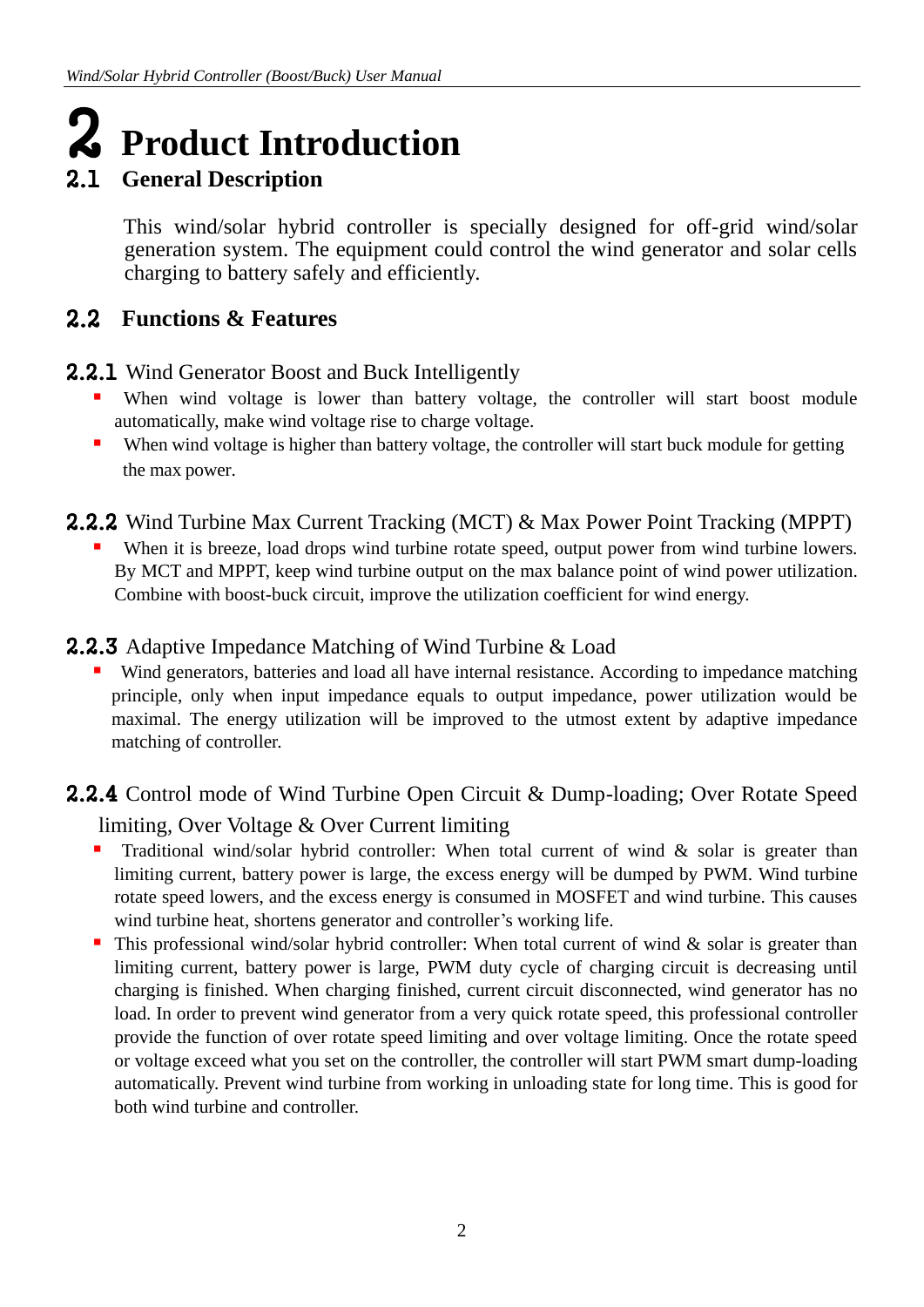### 2.2.5 Battery Maximum Charging Current Smart Limiting

- Traditional wind/solar hybrid controller: Different wind/solar hybrid systems need different capacity batteries; different capacity batteries have different max currents. Traditional wind/solar controllers have no settings for batteries max charging currents, or have wrong settings. Leads over current, shortens batteries using life.
- **This professional wind/solar hybrid controller:** Users can set the capacity of battery. This professional controller can calculate the max charging current intelligently according to users' settings. Protect batteries.

### 2.2.6 Wind/Solar Charge to Battery Independently; Complement Intelligently

- Traditional wind/solar hybrid controller: Wind/solar charge to battery by rectifying two currents to one. PV takes short circuit protection as wind take dump-loading. Working in short circuit state for long time, PV cells will burn out easily.
- This professional wind/solar hybrid controller: Wind/solar charge to battery independently, complement intelligently. When charging finishes, PV cells take open circuit protection, wind generator takes open circuit, over voltage, over rotate and over current protections.

### 2.2.7 Manual Brake

2.2.8 Using or Not Using Wind to Charge to Battery Could be Set Manually

 User can choose whether use wind to charge to battery. Set wind "M-SW: ON", wind charging is normal; Set wind "M-SW: OFF", wind charging is prohibited. Before connecting to wind turbine, users could first set wind "M-SW: OFF" manually to prevent sparks.

### 2.2.9 Using or Not Using Solar to Charge to Battery Could be Set Manually

 User can choose whether use solar to charge to battery. Set solar "M-SW: ON", solar charging is normal; Set solar "M-SW: OFF", solar charging is prohibited. Before connecting to PV panels, users could first set solar "M-SW: OFF" manually to prevent sparks.

### 2.2.10RS232/RS485 Real-time Communication

Through serial communication, computer could monitor the whole system and analyze the data.

### **2.2.11** Procedure Could be Upgraded by RS232

Some customization functions could be altered through upgrade procedure by serial ports.

### 2.2.12 PC and Controller Both Could Set Parameters

### 2.2.13 LCD Display Multi-level Menu; Intelligent Button Settings

 The controller with LCD screen supports multi-level menu viewing. Users could set lot parameters through buttons. What more is there go with touch-tone when you press the buttons. All designs of this controller are humanized.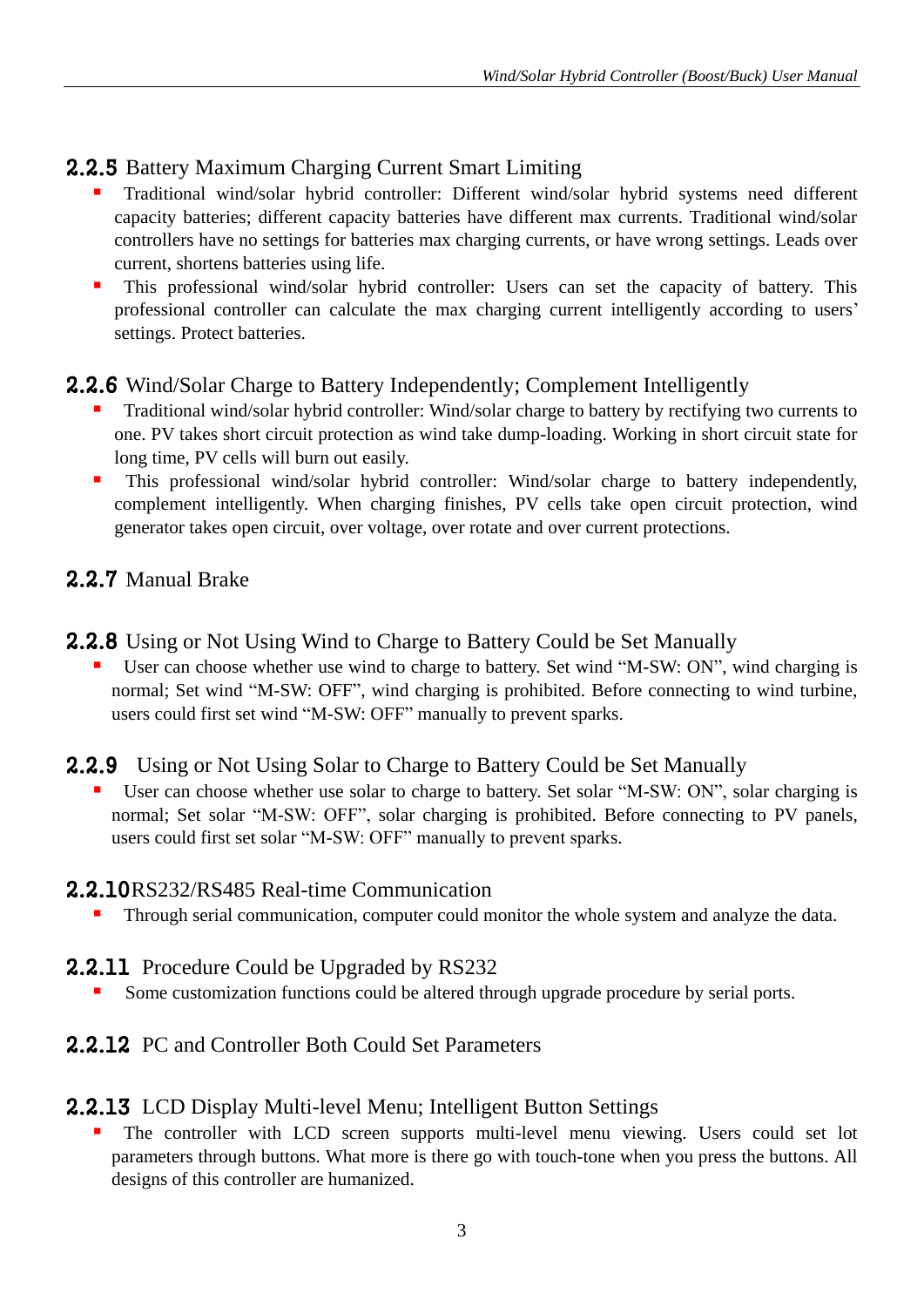### 2.3 **Design & Dimensions**

2.3.1 Design



| No.  |                      |             |  |            |                          |
|------|----------------------|-------------|--|------------|--------------------------|
| Name | <b>LCD</b><br>Screen | <b>Menu</b> |  | <b>Esc</b> | <b>Battery</b><br>Switch |

| No.  | $\overline{\phantom{0}}$ |                           |                          |                            |                            |      |
|------|--------------------------|---------------------------|--------------------------|----------------------------|----------------------------|------|
| Name | <b>Brake</b><br>Switch   | Terminal<br><b>Blocks</b> | <b>USB</b><br>(optional) | <b>RS485</b><br>(optional) | <b>RS232</b><br>(optional) | Fans |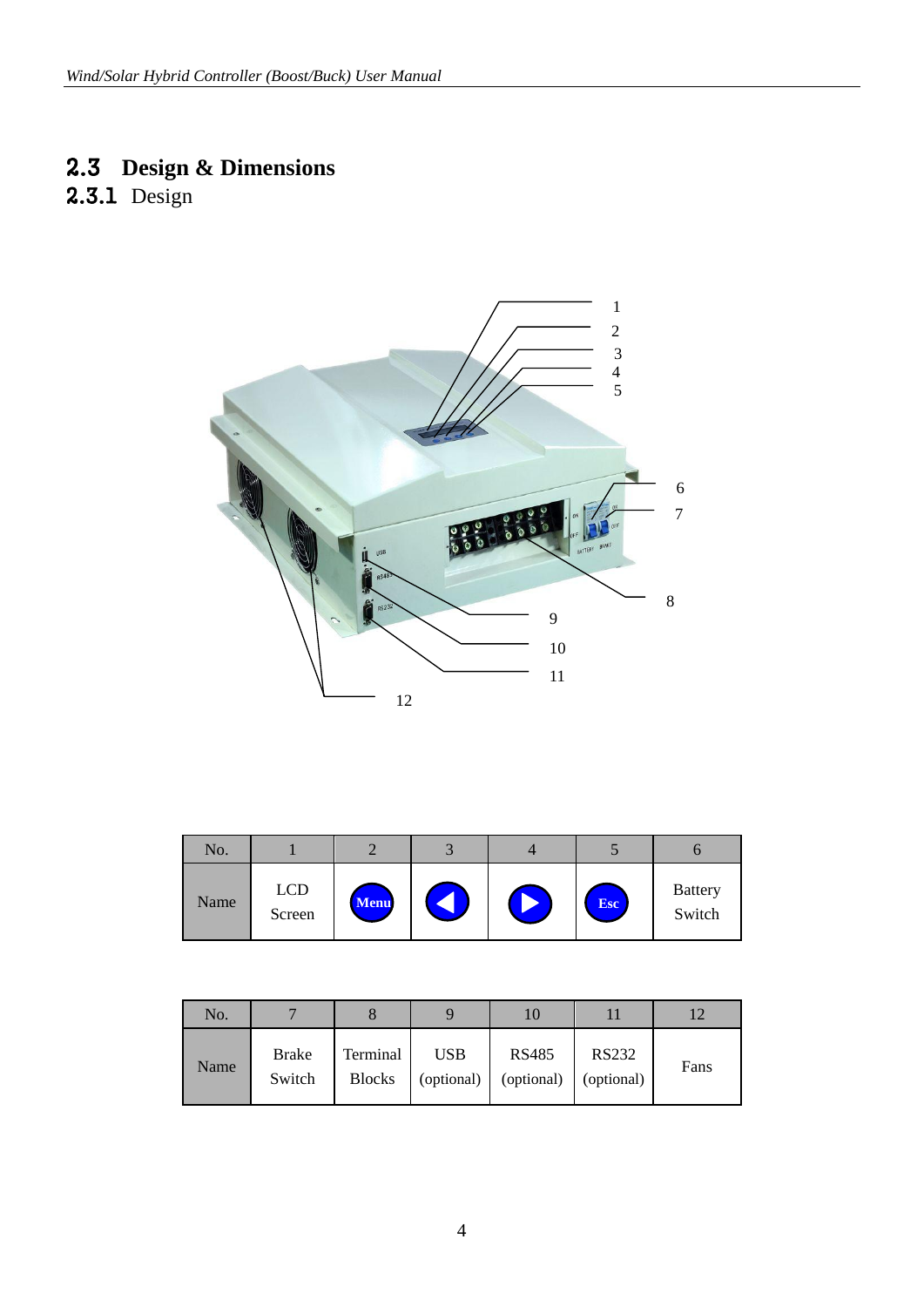### **2.3.2** Dimension



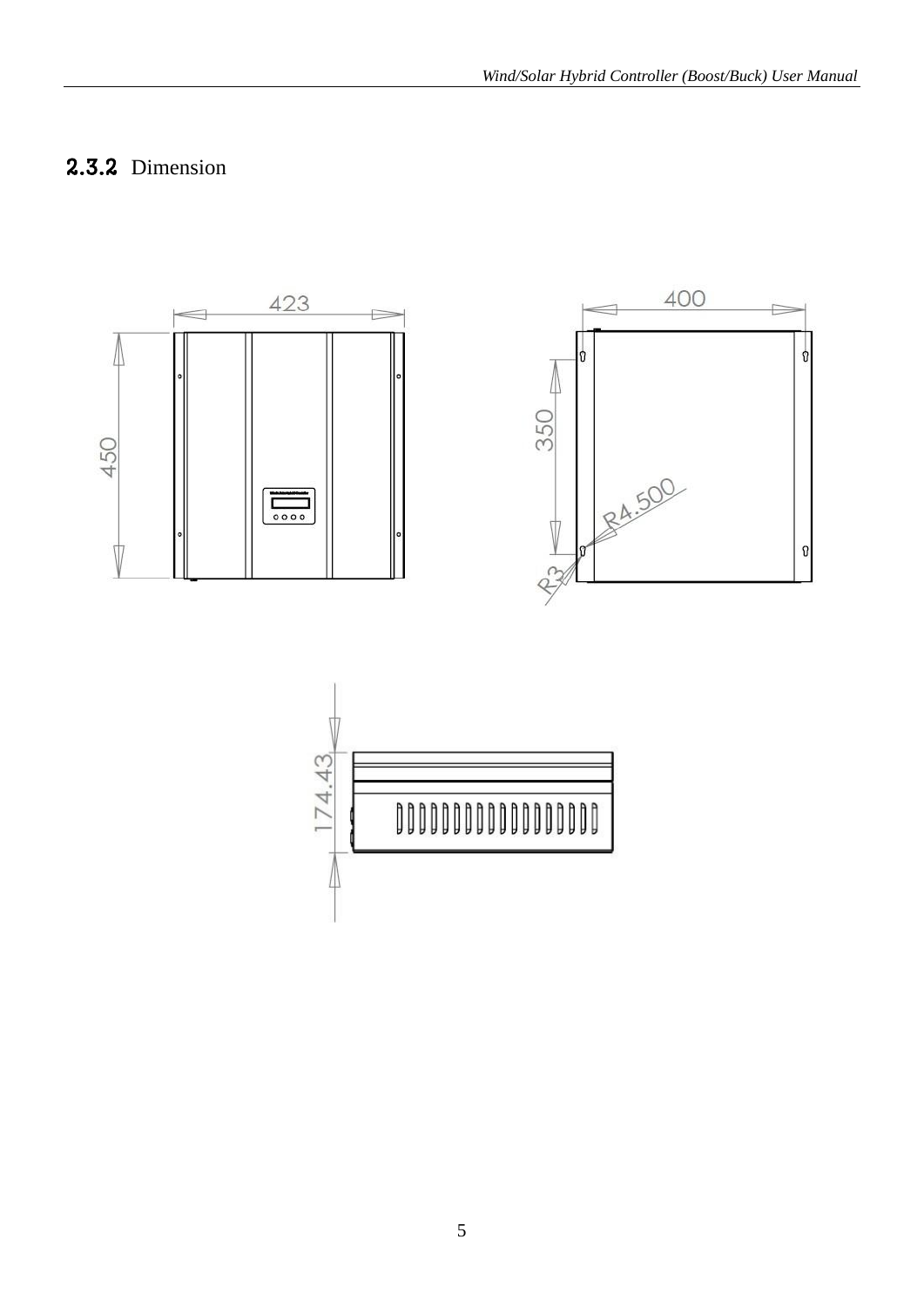### **Installation and Electrical Connection** 3.1 Installation

### 3.1.1 Warning

- **Please read this chapter carefully before installation to make sure the whole process is safe.**
- It is important to choose where to install the controller. Keep the controller away from rain, insolation. Put the controller in a dry, ventilated place.
- **In Metal materials placed around the controller are prohibited. If not may cause battery short** circuit.
- There should be enough space around the controller for cooling.
- This controller could only charge to the lead-acid batteries which are in the control range of this controller.
- Not fully connection and corrosive wire will produce lot of heat. Then wire insulation layer may be melted, lead surrounding material combustion, even fire. So please ensure every connection is secure, to avoid connector loose when moving.

#### 3.1.2 Installation Steps

| Step 1: Select location | Do not install the controller in a place where insolate, high temperature    |
|-------------------------|------------------------------------------------------------------------------|
|                         | and rainy. Please keep enough free air around the controller.                |
| Step 2: Inspect         | Put the controller on the place where it will be installed. Inspect if there |
|                         | is enough space for connections.                                             |
| Step 3: Mark            | Mark with 4 dots on install surface through controller's 4 open holes.       |
| Step 4: Drill holes     | Drill 4 holes in the 4 dots which were marked in step 3.                     |
| Step 5: Fix controller  | Aim controller's 4 open holes toward the 4 holes which were drilled in       |
|                         | step 4. Then fix controller with screw nails.                                |
| Step 6: Check           | Make sure the controller is firmly installed.                                |
|                         |                                                                              |

### 3.2 **Electrical Connection**

### **3.2.1** Terminal Connection

| $\tilde{\phantom{a}}$ | $\tilde{\phantom{a}}$ | $\tilde{\phantom{a}}$ |  |                    | $\blacksquare$ |                |  |
|-----------------------|-----------------------|-----------------------|--|--------------------|----------------|----------------|--|
|                       | <b>Wind Input</b>     |                       |  | <b>Solar Input</b> |                | <b>Battery</b> |  |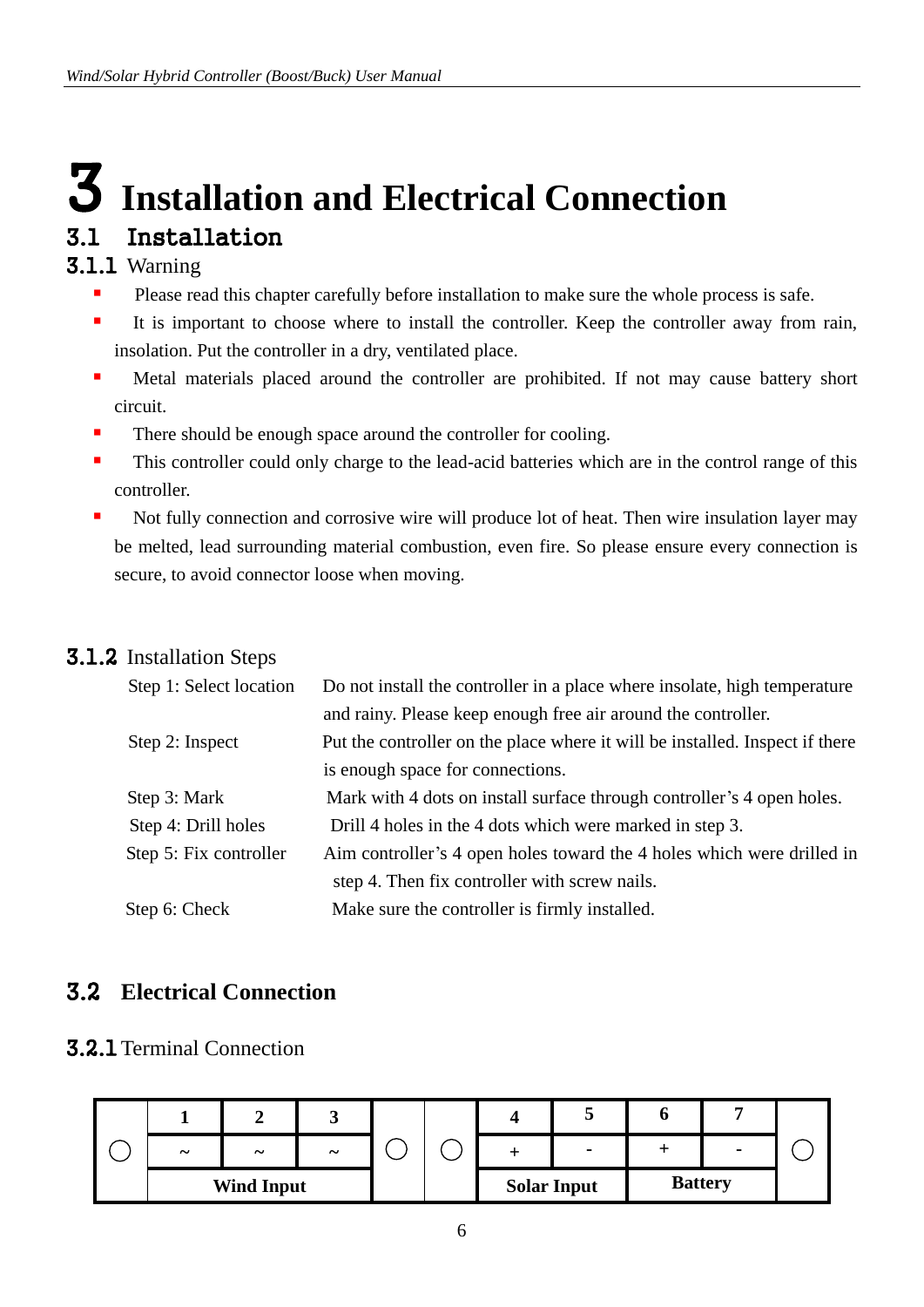3.2.2Connections Steps ( Please do the connections safely and strictly according to the steps below.)

- Step1: Before connecting, please put "**BATTERY**" Switch to "OFF". Then, Connect battery to controller's "**Battery**" terminals with cuprum cable which more than 6 ㎜² and less than 1m. Although there is reverse connection protection, but connecting battery reversely is forbidden! Connection is finished, put "**BATTERY**" Switch to "**ON**"
- Step2: To prevent producing sparks while connecting, you are supposed to set wind, solar "M-SW: OFF". (Specific operations refer to  $4.6 / 4.7$ )
- Step3: Connect wind turbine to controller's "**Wind Input**" terminals. Make sure positive to positive, negative to negative.
- Step4: Connect solar panels to controller's "**Solar Input**" terminals. Make sure positive to positive, negative to negative.
- Step5: After connecting you can do what you do in step 2 to set the wind, solar and output "M-SW: ON". Or you can do the operations on PC through RS232。

**When you finish the connection, pulling cables to make sure they are connected firmly.**

## **Menu Operation**

### 4.1 **Buttons**

| <b>Buttons</b>        | Description                                                                              |
|-----------------------|------------------------------------------------------------------------------------------|
| <b>Tenu</b>           | It is used to select menu item and confirm changes.                                      |
| $\blacklozenge$       | It is used for left and right page turning in the screen or<br>increase/decrease number. |
| $\blacktriangleright$ | It is used for left and right page turning in the screen or<br>increase/decrease number. |
| <b>Esc</b>            | It is used as return/finish function.                                                    |

### 4.2 **Display on LCD Screen**——**Default Interface**

$$
\mid \implies
$$

1. 
$$
\begin{array}{c}\n1. \overline{\mathsf{u}} : 0\% & \text{Low} \\
\hline\n\mathsf{v}: **\mathsf{V} \quad \mathsf{l}: **\mathsf{A} \\
\hline\n7\n\end{array}
$$

Power on  $\left|\right| \implies \left|\right|$  1.  $\left|\right|$  = 0% Low  $\left|\right|$  This is default interface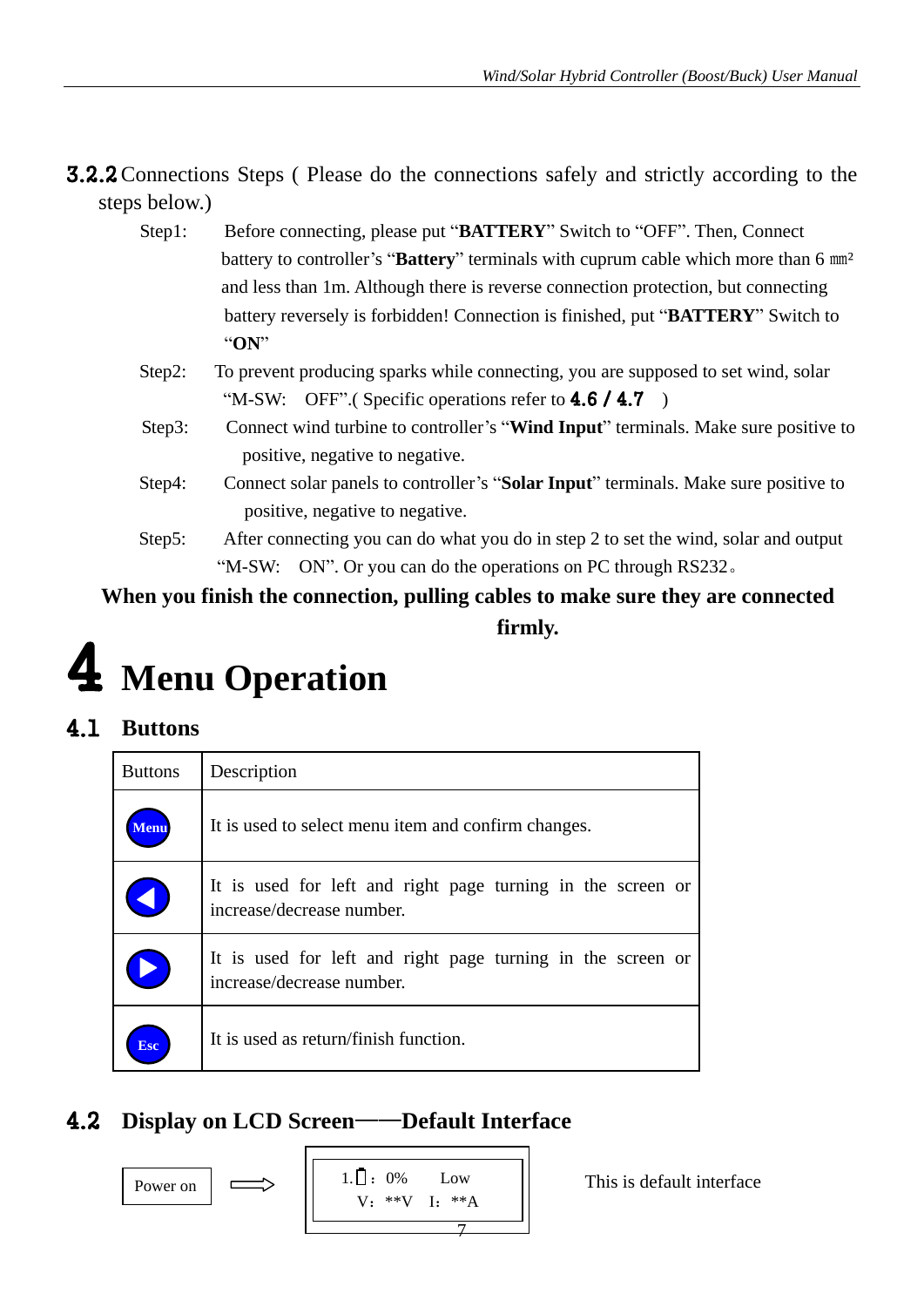### 4.3 **Display on LCD Screen**——**Browsing Parameter Interface**

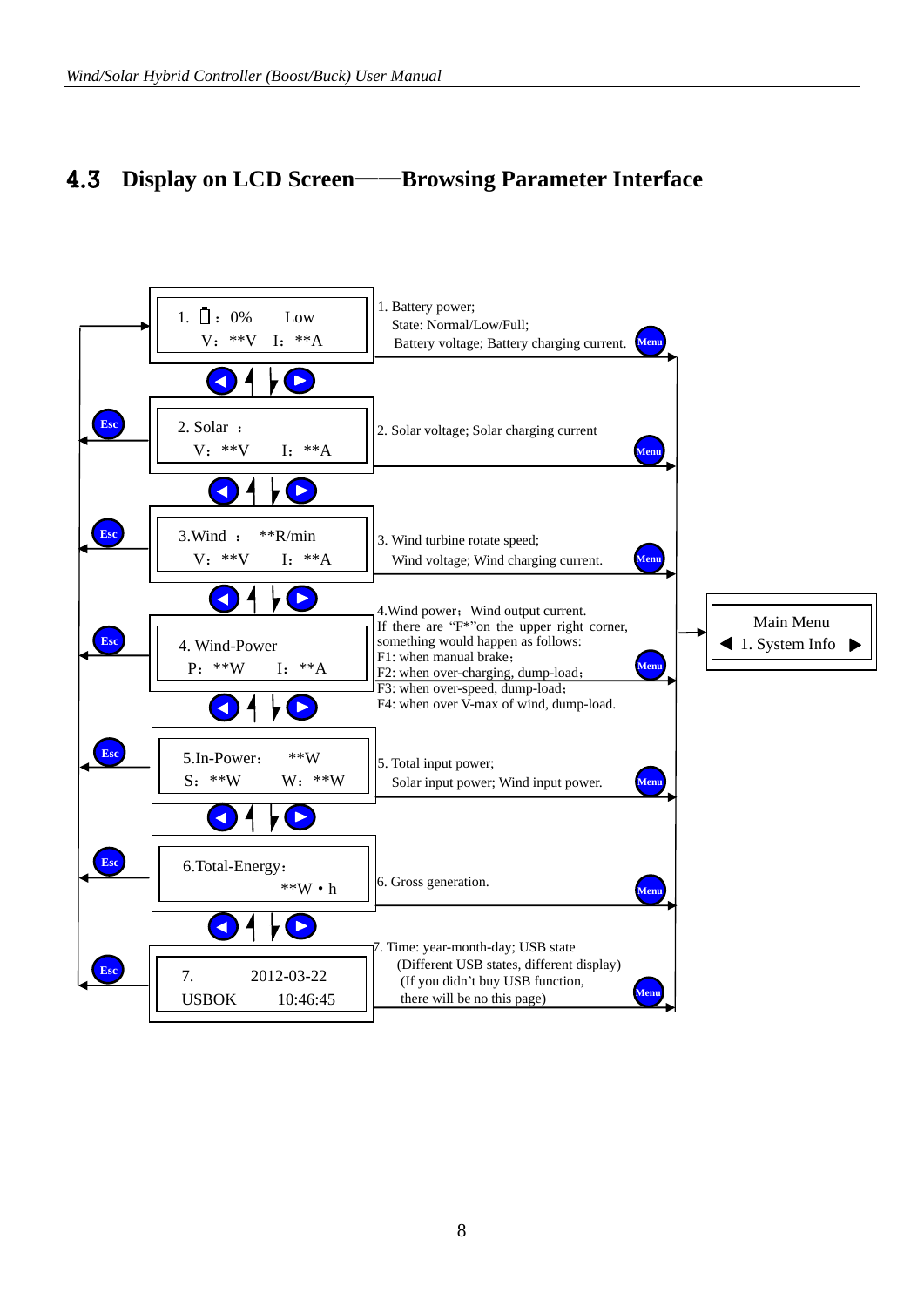### 4.4 **Display on LCD Screen**——**Main Menu Interface**

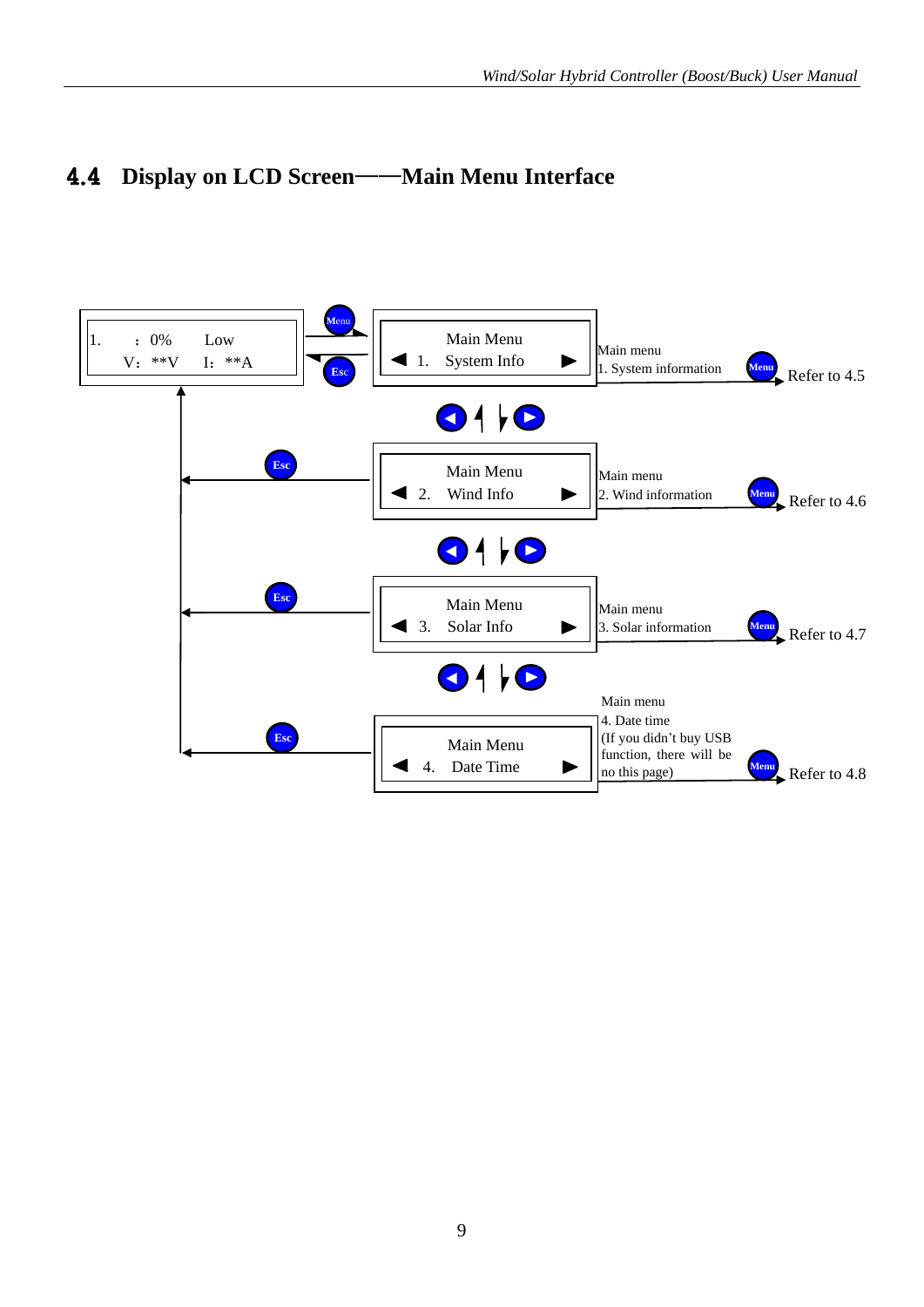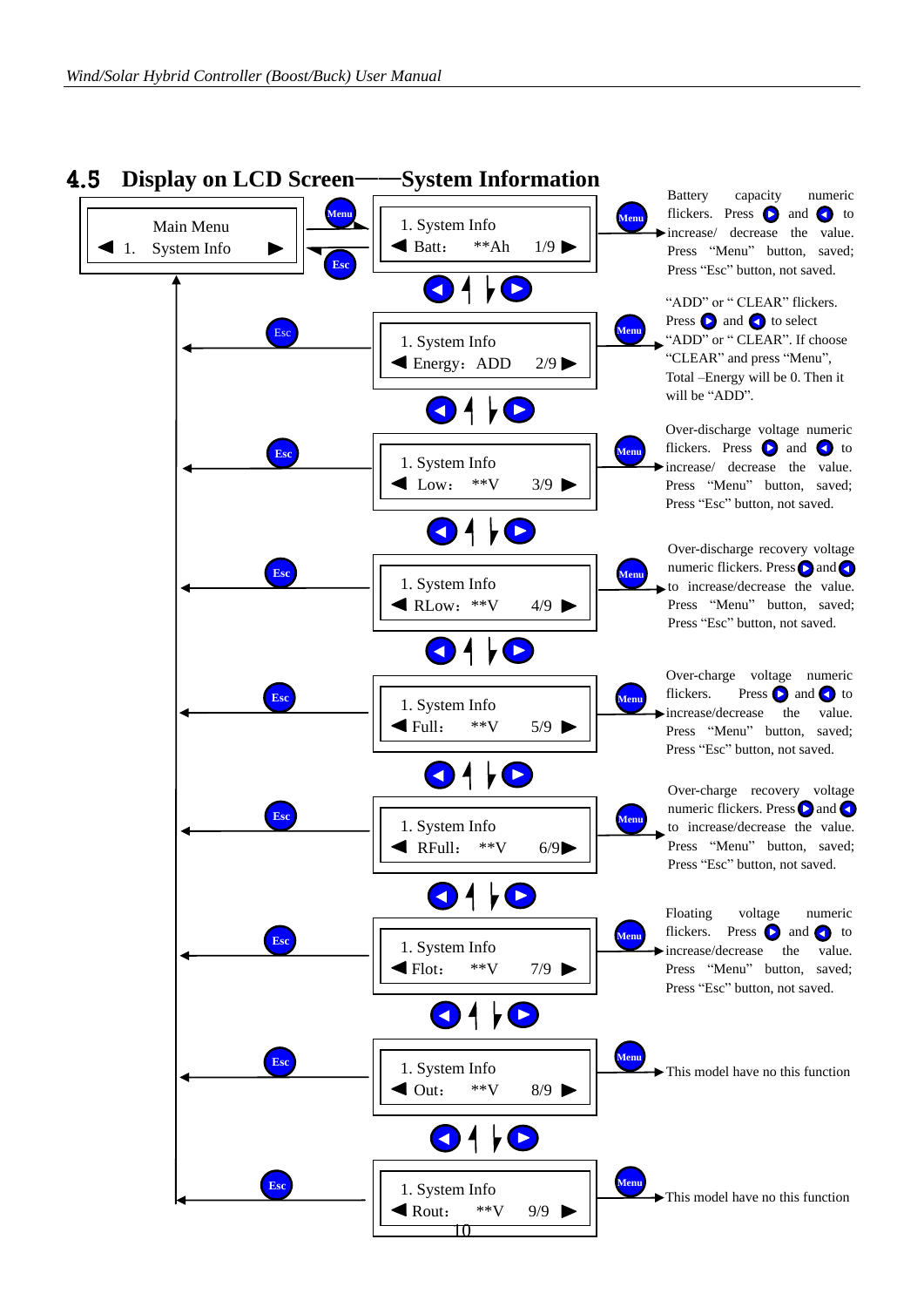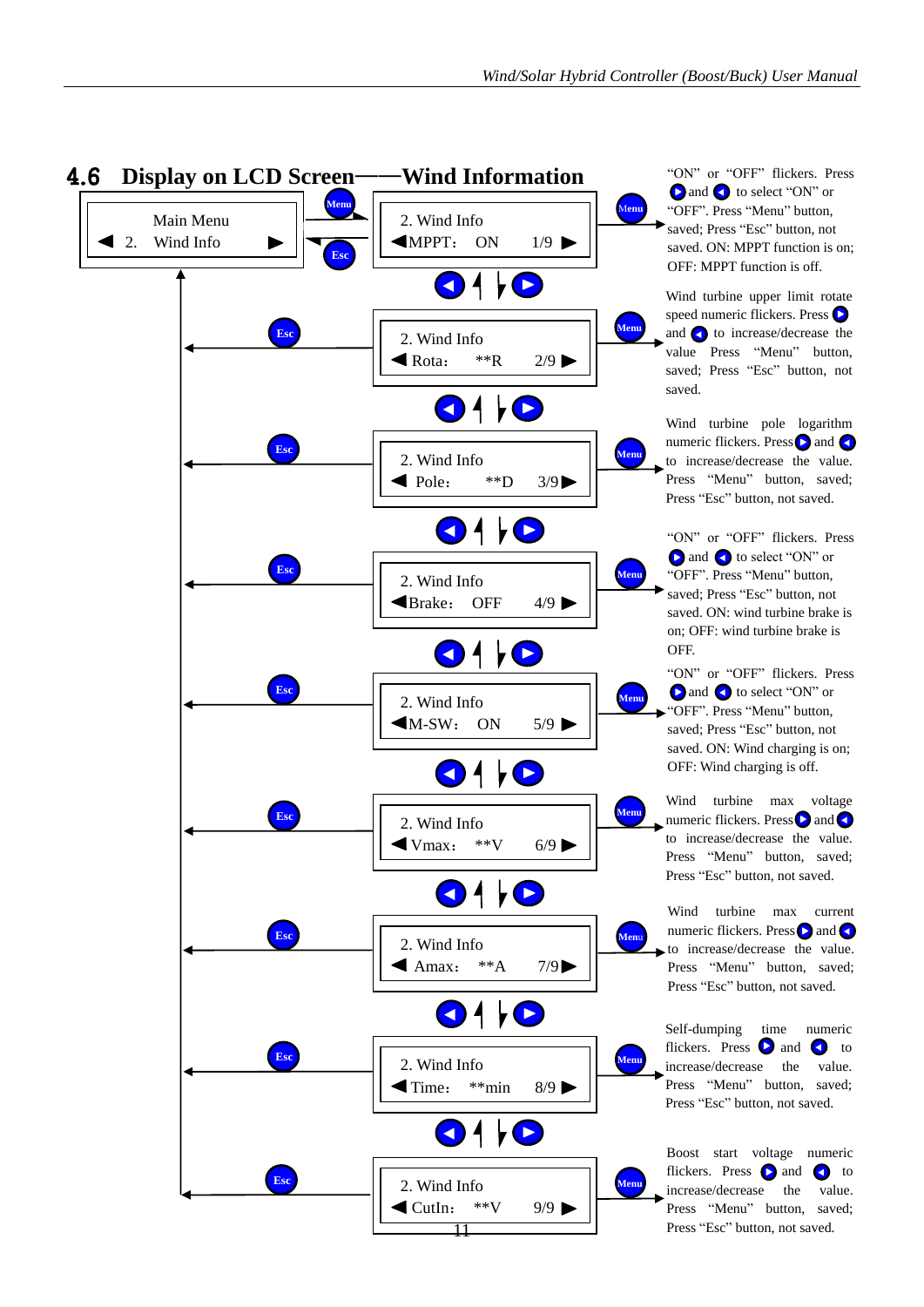### 4.7 **Display on LCD Screen**——**Solar Information**



"ON" or "OFF" flickers. Press and to select "ON" or "OFF". Press "Menu" button, saved; Press "Esc" button, not saved. ON: Solar charging is on; OFF: Solar charging is off.

### 4.8 **Display on LCD Screen**——**Date Time**

(If you do not buy USB function, following operations cannot be done.)

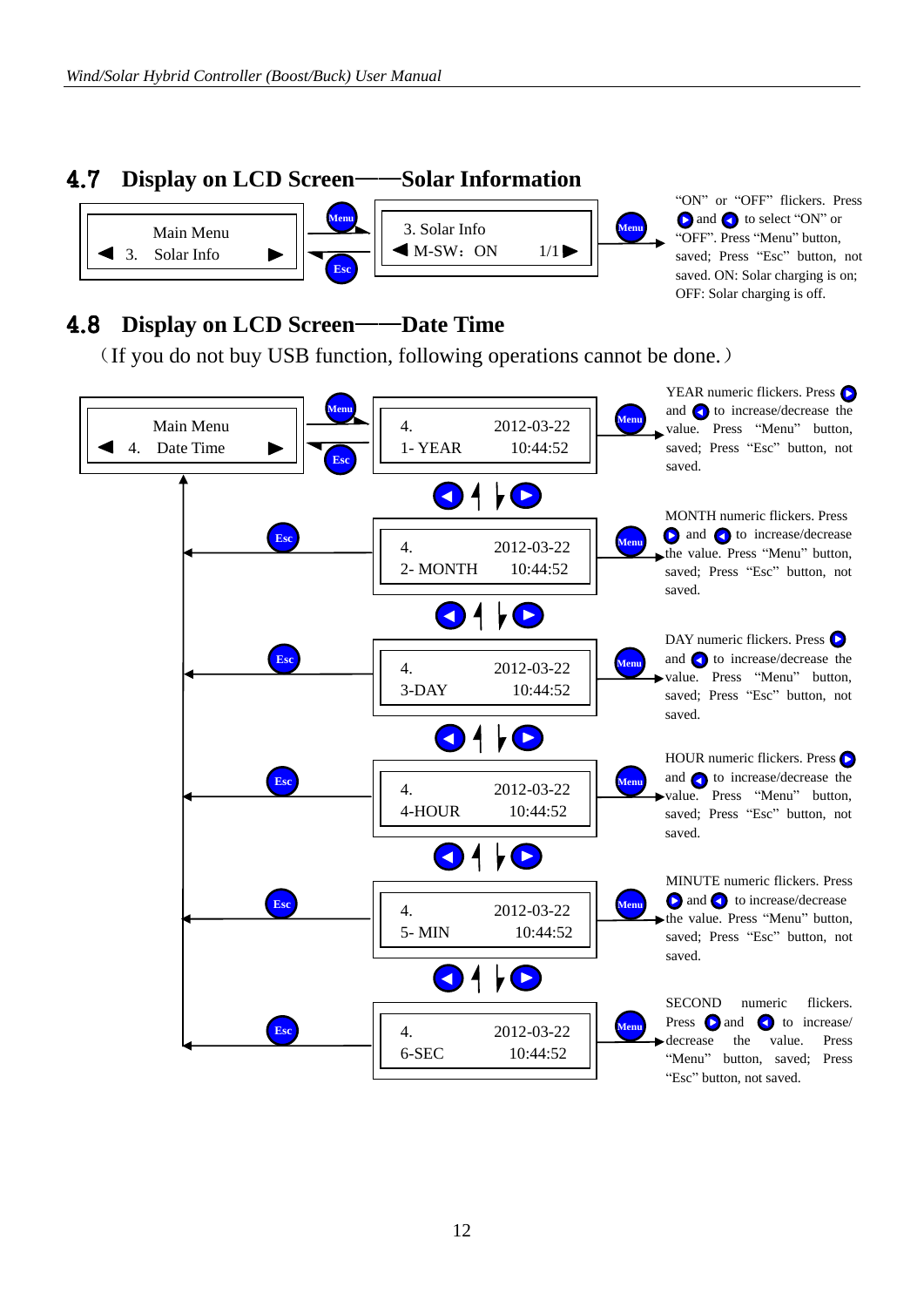# 5 **PC Software**

The software easy to operate need not to be installed. You can browse and set parameters on PC through the software.

Browsing interface on PC

| File (F) Setting Help (H)     |                                               |
|-------------------------------|-----------------------------------------------|
|                               | Network Monitor_Control Center                |
| Solar                         | Wind                                          |
| P-T figure                    | P-T figure                                    |
| $0.0$ T $/$ 100.0             | 0.0 T / 100.0                                 |
|                               |                                               |
|                               |                                               |
| 50.0                          | 50.0                                          |
|                               |                                               |
|                               |                                               |
| U-T figure                    | U-T figure                                    |
| 100.0<br>0.0T/                | 0.0T/100.0                                    |
|                               |                                               |
|                               |                                               |
| 50.0                          | 50.0                                          |
|                               |                                               |
|                               |                                               |
|                               |                                               |
| $\mathbf v$<br>A              | <b>Normal</b><br>W<br>W.h<br>0.0<br>Ω.        |
|                               |                                               |
| $\overline{\mathsf{v}}$<br>A  | W<br>W.h<br>lind Rotate<br>n.<br><b>Speed</b> |
| v<br>A                        | r/min<br>W.h<br>W                             |
| $\mathbf v$<br>$\overline{A}$ | W.h Output:<br>1020<br>W<br>0.0<br>0.O        |

• Contents displayed on browsing interface Battery: voltage; charging current; power; power obtained; generated energy obtained. Solar: voltage; charging current; charging power; generated energy. Wind turbine: voltage; charging current; charging power; generated energy. Output load: voltage; current; power; output energy.

Setting parameters on PC please refer to management software

## 6 **Warranty & After-sales Service**

- 1 year major parts and components warrantee for product purchased for international use, electrical components are sold as-is for international use.
- If it is guarantee period later, or device is damaged by transportation, misoperations, human element or force majeure, the product is not under warranty.
- This warranty is only provided to buyers who have bought the product and signed the CI with us, and the warranty is nontransferable.
- Our company reserves the right to change products and without notice when products update.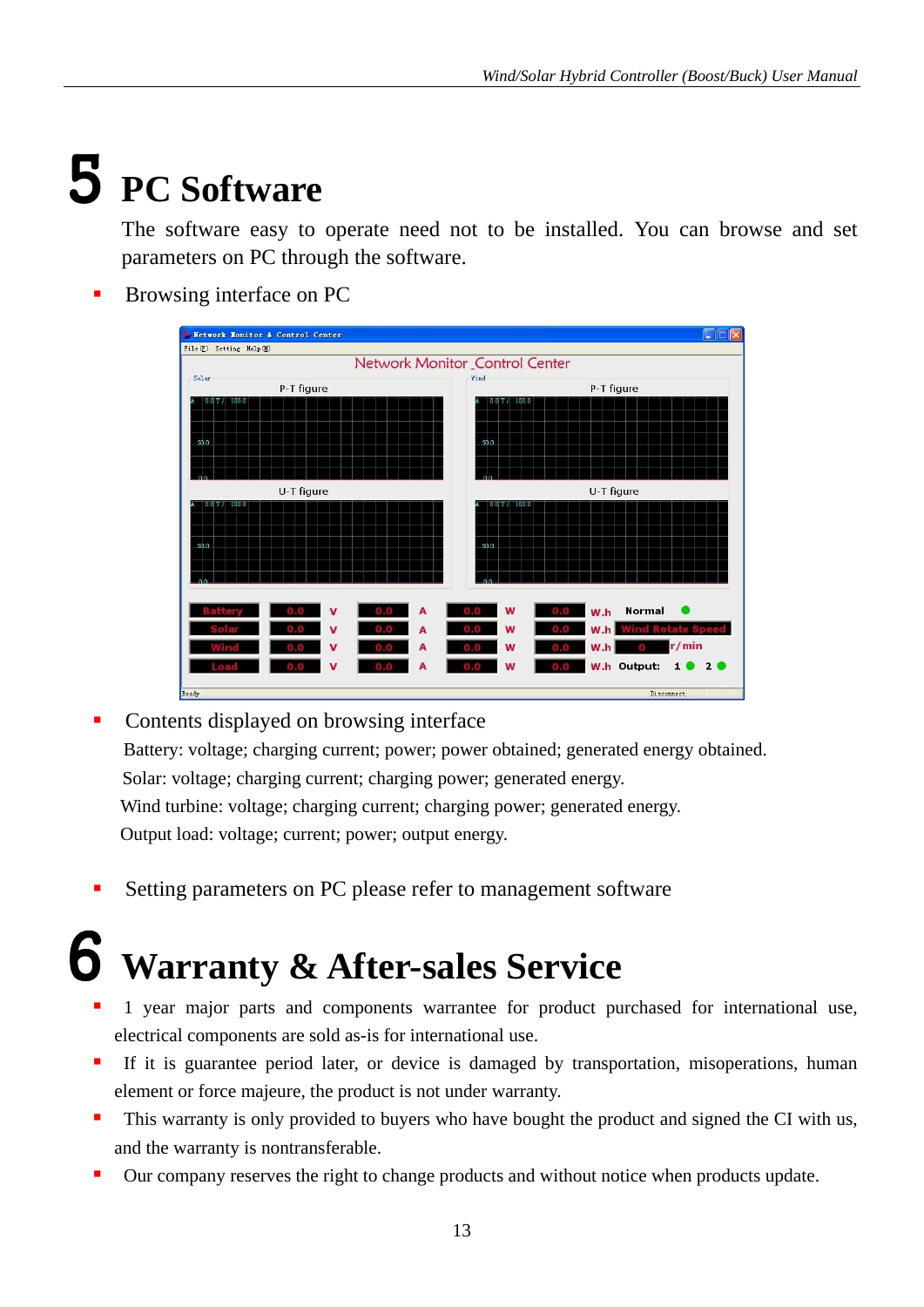### **Appendix**